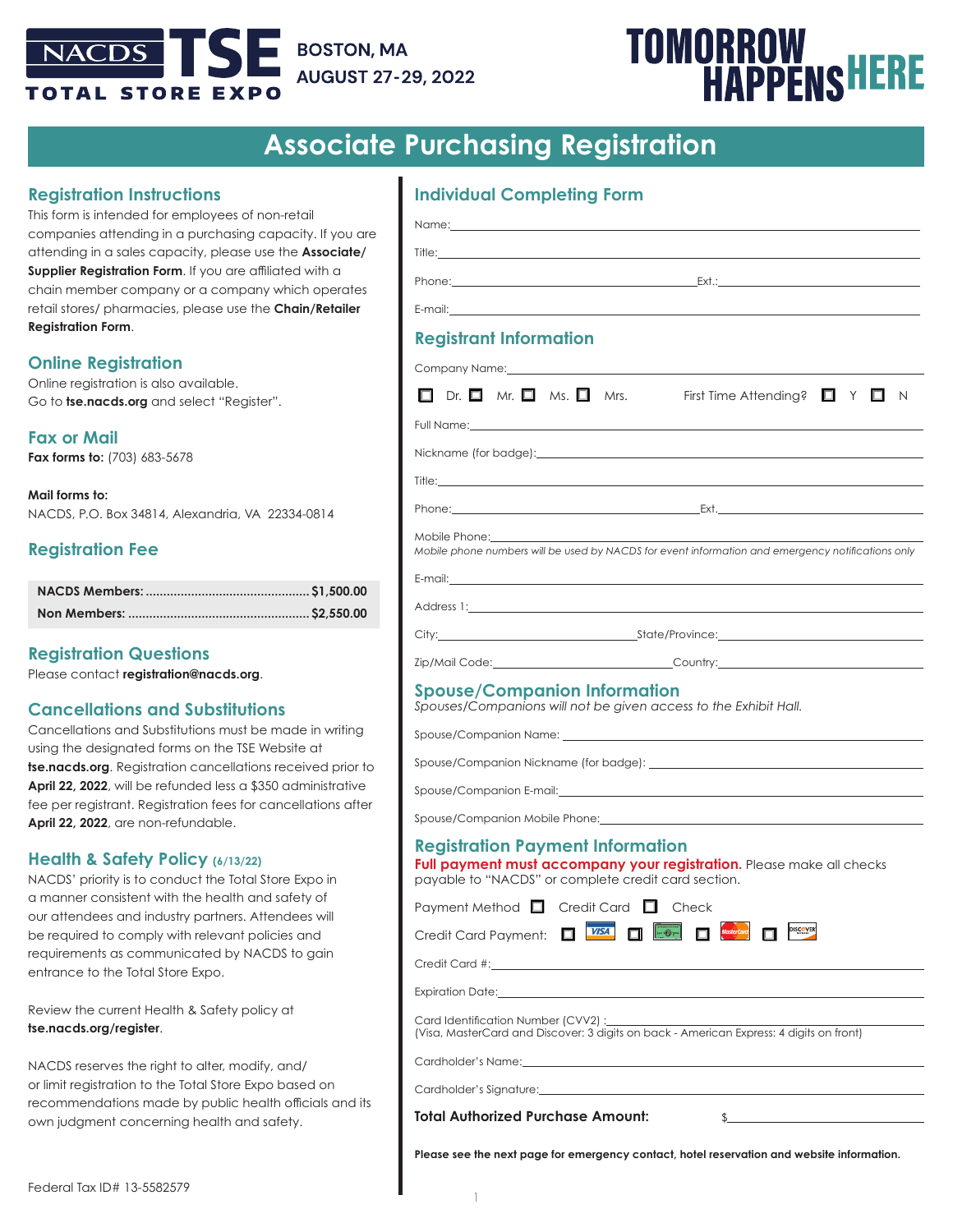

**If yes, please continue to read all hotel information below.**

# **TOMORROW<br>HAPPENSHERE**

# **Associate Purchasing Registration**

| <b>Name of Registrant:</b>                                                                |            |           |  |
|-------------------------------------------------------------------------------------------|------------|-----------|--|
| <b>Emergency Contact Name:</b>                                                            |            |           |  |
| <b>Emergency Contact Number:</b>                                                          |            |           |  |
| Would you like to make your hotel reservation through NACDS Housing? (Please select one.) | $\Box$ Yes | $\Box$ No |  |

### **Hotel Information**

NACDS is the official housing bureau for the NACDS Total Store Expo. Once NACDS has processed this registration form, the registrant will receive an Event Registration Confirmation email from **registration@nacds.org** containing a custom link from the NACDS Housing Bureau to make a reservation at one of the official NACDS TSE hotels listed below. **Note: This custom link will secure housing for the registered attendee only and cannot be used to secure reservations for others.**

### **Total Store Expo Official Hotels**

All events will be held at the Boston Convention & Exhibition Center, 415 Summer St., Boston, MA. 02210 and the Omni Boston Hotel at the Seaport, 450 Summer St., Boston, MA 02210, unless noted otherwise. All hotels are within walking distance to TSE events.

**Aloft Boston Seaport District** 401-403 D St., Boston, MA 02210 Single/Double: \$317

**Renaissance Boston Waterfront Hotel** 606 Congress St., Boston, MA 02210

Single/Double: \$344

**Element Boston Seaport District** 391-395 D St., Boston, MA 02210 Single/Double: \$317

**Seaport Hotel** 1 Seaport Lane, Boston, MA 02210 Single/Double: \$340

**Omni Boston Hotel at the Seaport** 450 Summer St., Boston, MA 02210 Single/Double: \$386

**Westin Boston Waterfront** 425 Summer St., Boston, MA 02210 Single/Double: \$339

### **Hotel Confirmation**

Hotel confirmations will be sent from NACDS Housing upon completion of your booking and will include a confirmation number and website link to make any changes. After **Friday, July 22, 2022**, you will need to contact your hotel directly in order to change your reservation.

### **Hotel Reservation Changes**

Any changes to your hotel reservation must be made by **Friday, July 22, 2022** using the link provided in your "Hotel Reservation Confirmation". After **Friday, July 22, 2022**, all changes MUST be made directly with your hotel.

**PLEASE REMEMBER IT IS YOUR RESPONSIBILITY TO MAKE ALL HOTEL RESERVATION CHANGES. NACDS WILL NOT ACCEPT OR BE RESONSIBLE FOR MAKING ANY CHANGES AFTER JULY 22, 2022.**

## **Hotel Cancellation Policy**

The NACDS Total Store Expo hotels require a first and last night's deposit which may be charged to the credit card provided as early as **Friday, July 22, 2022**. No refunds will be available for changes or cancellations made after this date.

### **Housing Questions**

Please contact NACDS Housing at (703) 837-4300, ext. 1.

### **Website Information**

Selected areas of the Total Store Expo website will be accessible to conference registrants only; this includes a list of participating companies and an advance registration list. Your login information will be activated once your registration has been processed and your registration confirmation has been sent. Your username is your email address. If you do not know your password, or have not set up a password, you can use the "Forgot Password" function to reset it.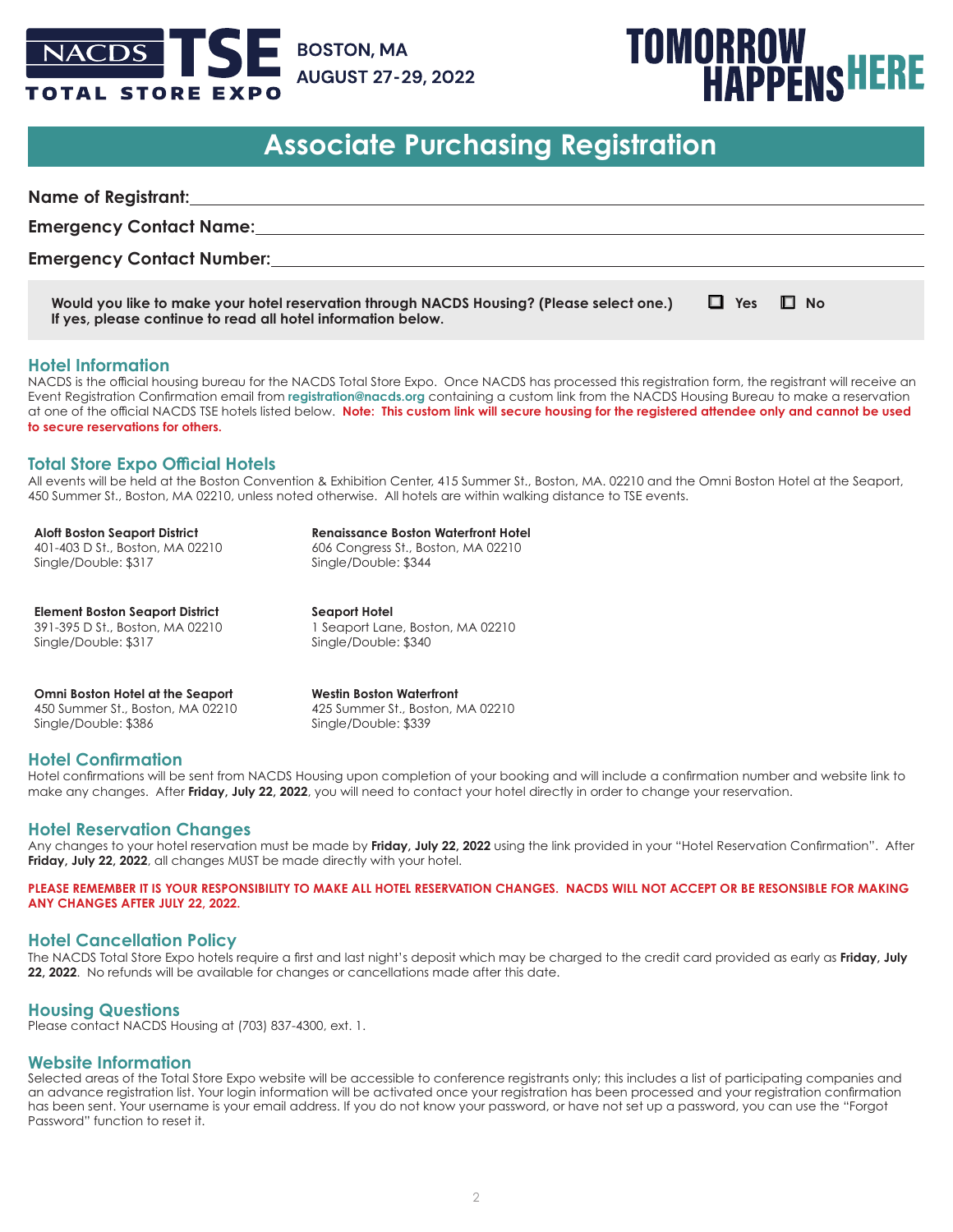# NACDS **BOSTON, MA AUGUST 27-29, 2022 TOTAL STORE EXPO**

# **TOMORROW<br>HAPPENSHERE**

# **Product Category Identification**

**You must complete one form for each registrant. Please make sufficient copies. Please Print or Type.**

| Registrant<br><b>Name</b> | Title <sup>-</sup> |
|---------------------------|--------------------|
|                           |                    |

#### **Company:**

## **Product Category Identification**

Please check the appropriate box(es) to indicate the groups of products or services for which you have buying power and/or supervisory responsibility. Choose Brand Name and/or Store Brand for each applicable product. The responses provided below will be used to indicate your area(s) of responsibility on the conference website.

- **BRAND** Brand Name
- Store Brand

# **Baby Care**<br> **Baby Care**<br> **Baby Care**<br> **Baby OTC**

- o o Baby OTC
- o o Baby Toiletries
- o o Diapers o o Feeding and Nursing
- o o Gear and Novelties
- o o Infant Formula

## **Consumables**

- o o Baby Food
- o o Beverages (Alcoholic)
- o o Beverages (Non-Alcoholic)
- o o Candy
- o o Dairy Products
- o o Deli
- o o Dry Grocery (DSD)
- o o Dry Grocery/Warehoused Convenience Foods (Non-DSD)
- o o Energy Products (Shots, Bars, Tablets)
- o o Fresh Food
- o o Frozen Food
- o o Gum o o Pet Food
- o o Snacks (Warehoused, Non-DSD)
- o o Snacks and Chips (DSD)
- o o Tobacco Products and Smoking Accessories

# **Cosmetics & Fragrances**

- o o Cosmetic Accessories
- o o Cosmetic Bags and Organizers
- o o Cosmetics
- o o Ethnic Cosmetics
- o o Nail Care and Accessories
- o o Perfumes and Fragrances

# **Front End Services**

- o Broker/Manufacturer Representative
- o Database and Information Vendors
- o Financial/Computer Systems o Human Resources/Personnel
- o In-Store Marketing
- 
- o Insurance Brokers/Agency
- o Marketing/Consulting Service o Packaging Services
- o Point-of-Purchase Displays/ Store Fixtures
- o Store Fixtures and Equipment
- o Store Protection/Security
- o Trade Magazines

# **General Merchandise**

- o o Apparel
- o o Appliances
- o o As Seen on TV
- o o Audio/Video (Blank)
- **NAME BRAND** Brand Name Store Brand  $\begin{array}{ccc} \frac{1}{\sqrt{2}} & \frac{\omega}{\omega} & \frac{\omega}{\omega} \\ \frac{\omega}{\omega} & \frac{\omega}{\omega} & \frac{\omega}{\omega} \end{array}$  **General Merchandise - cont.** Audio/Video (Pre-Recorded) o o Automobile Supplies & Accessories o o Bicycle Accessories o o Books, Paperbacks o o Calendars o o Camping o o Cellular o o Clocks o o Closet Organizers and Accessories o o Computer Accessories o o Consumer Electronics o o Consumer Magazines o o Electric Razors o o Fans o o File Cabinets/Safes o o Fire Logs o o Footwear o o Furniture (Home, Office and Computer) o o Giftware o o Giftwrap o o Greeting Cards o o Hardware o o Home Décor o o Home Textiles/Domestics o o Hosiery o o Housewares o o Insulated Chests, Jars, Vacuum Bottles, Lunch Kits o o Jewelry o o Kitchen Goods/Textiles o o Lamps/Lamp Accessories
- o o Lawn and Garden Supplies
- o o Leather Goods
- o o Light Bulbs
- o o Luggage
- o o Pesticides
- o o Pet Supplies
- o o Pre-Paid Gift Cards
- o o Pre-Paid Phone Cards
- o o Rainwear, Gear and Accessories
- o o Reading and Sun Glasses
- o o Sewing
- o o Shoe Care
- o o Sporting Goods/Athletics
- o o Stationery/Stationery Supplies (Home, Office & School **Supplies**)
- o o Toys, Games and Playing Cards
- o o Travel Aids
- o o Vacuum Bags o o Watches
-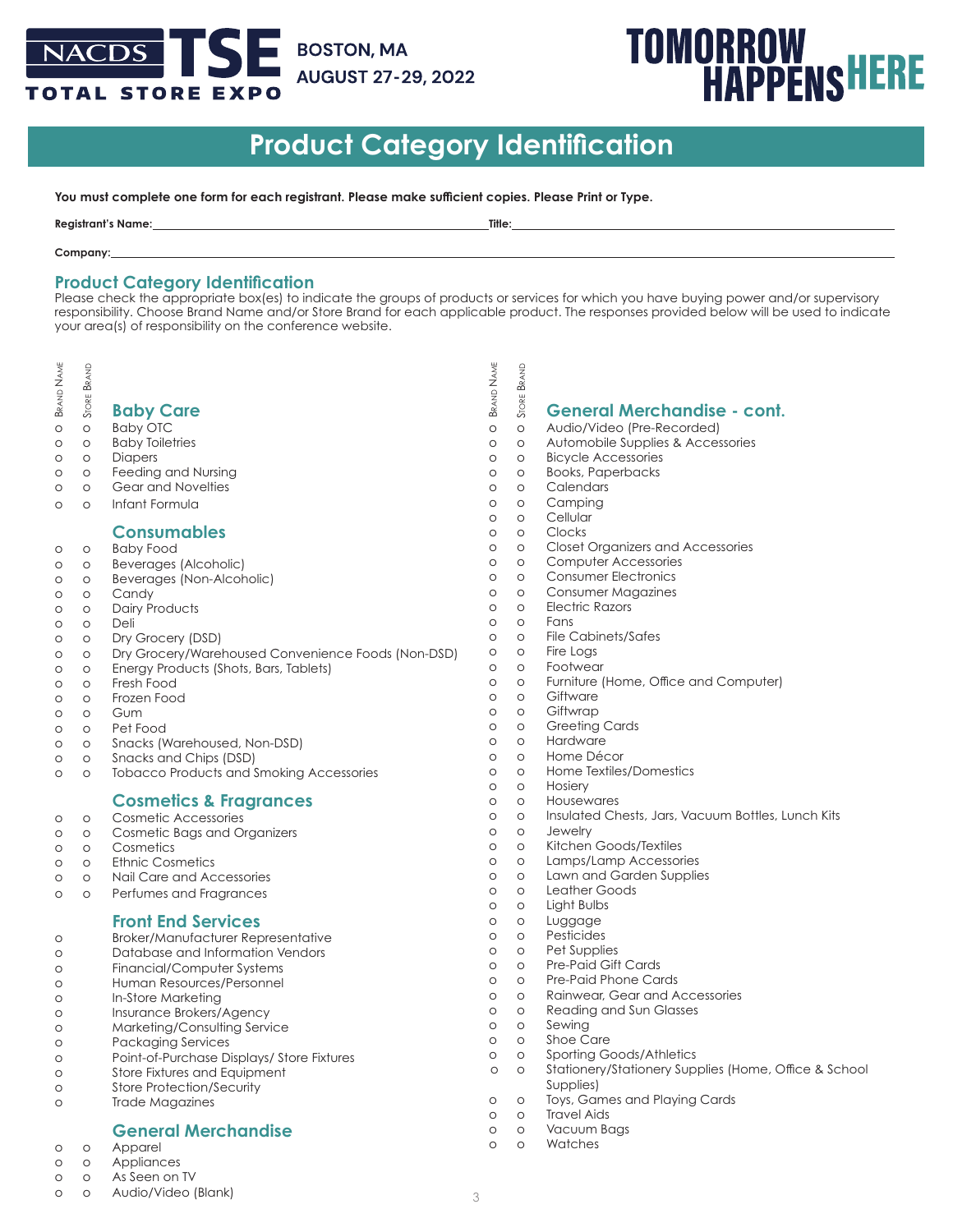# **BOSTON, MA** NACDS | **AUGUST 27-29, 2022 OTAL STORE EXPO**

# **TOMORROW<br>HAPPENSHERE**

# **Product Category Identification**

**You must complete one form for each registrant. Please make sufficient copies. Please Print or Type.**

| <b>Registrant's</b><br>Name.<br>______ | Title: |
|----------------------------------------|--------|
|                                        |        |

#### **Company:**

# **Product Category Identification**

Please check the appropriate box(es) to indicate the groups of products or services for which you have buying power and/or supervisory responsibility. Choose Brand Name and/or Store Brand for each applicable product. The responses provided below will be used to indicate your area(s) of responsibility on the conference website.

BRAND **NAME** BRAND ្ត្រី ខ្ញុំ<br>2 និង<br>និ នី **Healthcare/OTC** Brand Name Brand Name Store Brand Store Brand **BRAND** STORE **Merchandise Programs** o o Air Cleaners o o Close-Out Merchandise o o Allergy o o Dollar Program Merchandise o o Analgesics (External) **Personal Care/HBC** o o Analgesics (Internal) o o Aromatherapy o o Bar Soap, Bath Care and Accessories o o Contraception/Family Planning o o Body Washes o o Cough and Cold o o Deodorants/Antiperspirants o o Diet Aids o o Depilatories (Hair Removal) o o Digestives/Antigas/Antidiarrheal o o Ethnic Hair Care o o Dose Aids o o Ethnic Skin Care o o Ear & Hearing Accessories o o Facial Skin Care o o Ear Medications o o Hair Accessories o o Eye/Contact Lens Care o o Hair Care o o First Aid/Wound Care o o Hair Care Appliances o o Foot Care o o Hair Color o o Healthcare Appliances (Heating Pads, Massagers, etc.) o o Hand Sanitizer o o Humidifiers o o Oral Hygiene o o Incontinence Products o o Shaving Preparations and Accessories o o Lip Care o o Skin Care Products and Lotions (Female) o o Liquid Adult Nutritionals o o Skin Care Products and Lotions (Male) o o Natural Health and Wellness o o Sun Care Products o o Nutrition Bars o o Trial Size o o Ointments o o Pediculicides and Accessories **Photo** o o Personal Lubricants/Intimacy Products o o Albums and Frames o o Sleep Aids o o Batteries/Flashlights o o Smoking Cessation Products o o Photo (Camera, Film, Supplies and Photo Finishing) o o Sports Nutritionals o o Thermometers **Seasonal**<br> **Seasonal**<br> **Seasonal** o o Vaporizers Christmas Boxed Cards/Gift Wrap o o Vitamins, Minerals and Supplements o o Garden Chemicals/Fertilizers o o Women's Health/Feminine Hygiene o o Garden Compound o o Garden Decor **Home Healthcare** o o Garden Tools/Watering o o Diabetic Care (Supplies and Devices) o o Grills/Bar-B-Que o o Durable Medical Equipment (Bath Safety/Mobility Aids) o o Inflatables/Squirt Guns o o Home Diagnostics o o Live Goods o o Home Healthcare–Other Supplies and Equipment o o Pool and Spa Chemicals o o Home Infusion Supplies o o Seasonal Plush Toys o o Ostomy Supplies o o Seasonal Sundries (Valentine, Easter, etc.) o o Pillows (Therapeutic) o o Summer Lawn Furniture o o Sports Wraps, Supports, Trusses and Elastic Stockings o o Trim-a-Tree/Trees/Lights/Decor o o Winter Seasonal-Automotive o o Winter Seasonal- Hats/Gloves

- **Household Products/Non-Edible Consumables** o o Air Fresheners
- o o Bags/Wraps
- o o Home Fragrance (Incense, Scented Oils, Reed Diffusers, etc.)
- o o Household Chemicals
- o o Household Cleaning Supplies
- o o Insect Repellent
- o o Paper Products
- o o Rubber Gloves